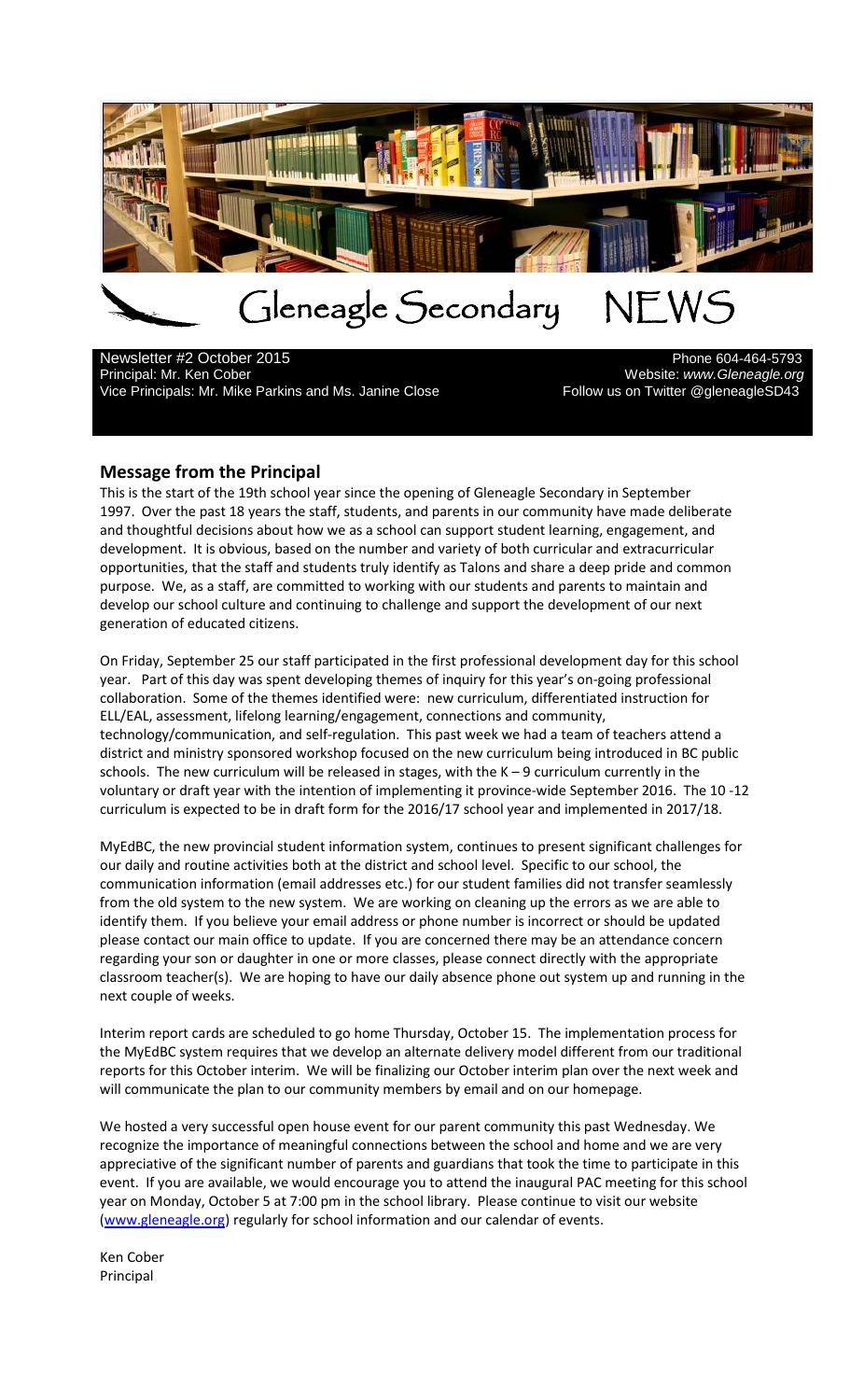## **"Take our Kids to Work" Day**

Wednesday, November 4 is 21<sup>st</sup> annual "Take our Kids to Work Day". This initiative takes place during National Career Week whereby several events will be taking place around the school in support of the theme.

On this day, hundreds of thousands of Grade 9 students will spend the day at workplaces across Canada. Students will experience a wide variety of job and career options including what it takes to be a paramedic, work on a makeshift assembly line, develop a mock sales presentation or work in the IT department for a large corporation.

We, at Gleneagle, are asking all parents to accept your sons and daughters into your workplace for the day on Wednesday. If a placement is not possible at your own work site, please check with another family member or family friend**. All students should be at a workplace for the day** so that they can report their experiences when they return to school. Parents need to be aware that these students are not considered part of a formal work experience program **so they are not covered by the Workers' Compensation Board**. They are no different than any young person visiting the workplace. **Regular Grade 9 classes are not in session that day to allow all Grade 9 students to be at work sites.**

In block 1 classes, students will be given a **short assignment** to do while/after their workplace visit **that will go towards part of their HCE 9 mark**. The possibilities of experiences open to students are exciting and vast – we look forward to some interesting reports from our students. If you have any questions, please feel free to contact **Joanna Horvath (jhorvath@sd43.bc.ca)**.

# **Grade 12's - Grad Transitions**

GT is a requirement for graduation and is worth 4 credits. All students must complete the assignments by **February 11th, 2016**. Exit Interviews will be booked for studentsr on **April 13th**. Students should go to [www.gleneagle.org](http://www.gleneagle.org/)  $\rightarrow$  "programs & services"  $\rightarrow$  "grad transitions" and follow the instructions on the site. Contact Ms. Horvath at [jhorvath@sd43.bc.ca](mailto:jhorvath@sd43.bc.ca) if you have any questions.

# **Early Grads - Grad Transitions**

If you are graduating after semester 1, you need to complete the GT assignments and Exit Interview BEFORE the Winter Break. Come down to the Counseling area to talk with Ms. Horvath or email [jhorvath@sd43.bc.ca](mailto:jhorvath@sd43.bc.ca) if you have any questions.

## **Grades 9-11 – Daily Physical Activity**

DPA completion is a requirement for all students and must be completed every year. Students should go to [www.gleneagle.org](http://www.gleneagle.org/)  $\rightarrow$  "programs & services"  $\rightarrow$  "grad transitions" and follow the instructions on the site. Contact Ms. Horvath at *jhorvath@sd43.bc.ca* if you have any questions \*\*\*Note: the actual assignment has been updated. DPA reflections should be completed by students by the end of semester 1.

## **Math Contest**

The Gleneagle Math Contest Club is registering members for the Club. Sessions are held on Wednesdays at 11:45 am in Room 208. Students are encouraged to register for writing math contests of this school year, before the end of September in Room 211.

## **International Mentoring Club**

On Monday of this week, our 112 new International Students were invited to an after-school Mentoring Event. There, we heard stories from students (and Ms. Quach) about coming to Canada, about the hardships initially faced and about the successes they are now experiencing. Many tips for learning English were offered, including the suggestion to get involved in school clubs and/or sports, to talk as much as they can with English speaking friends and to watch English TV show/movies. Students then had opportunity to ask questions of a panel of students about Gleneagle life and about curriculum requirements. Finally, students were buddied up with a senior student who will now serve as their mentor to ask questions of through the year. It was a truly beneficial event.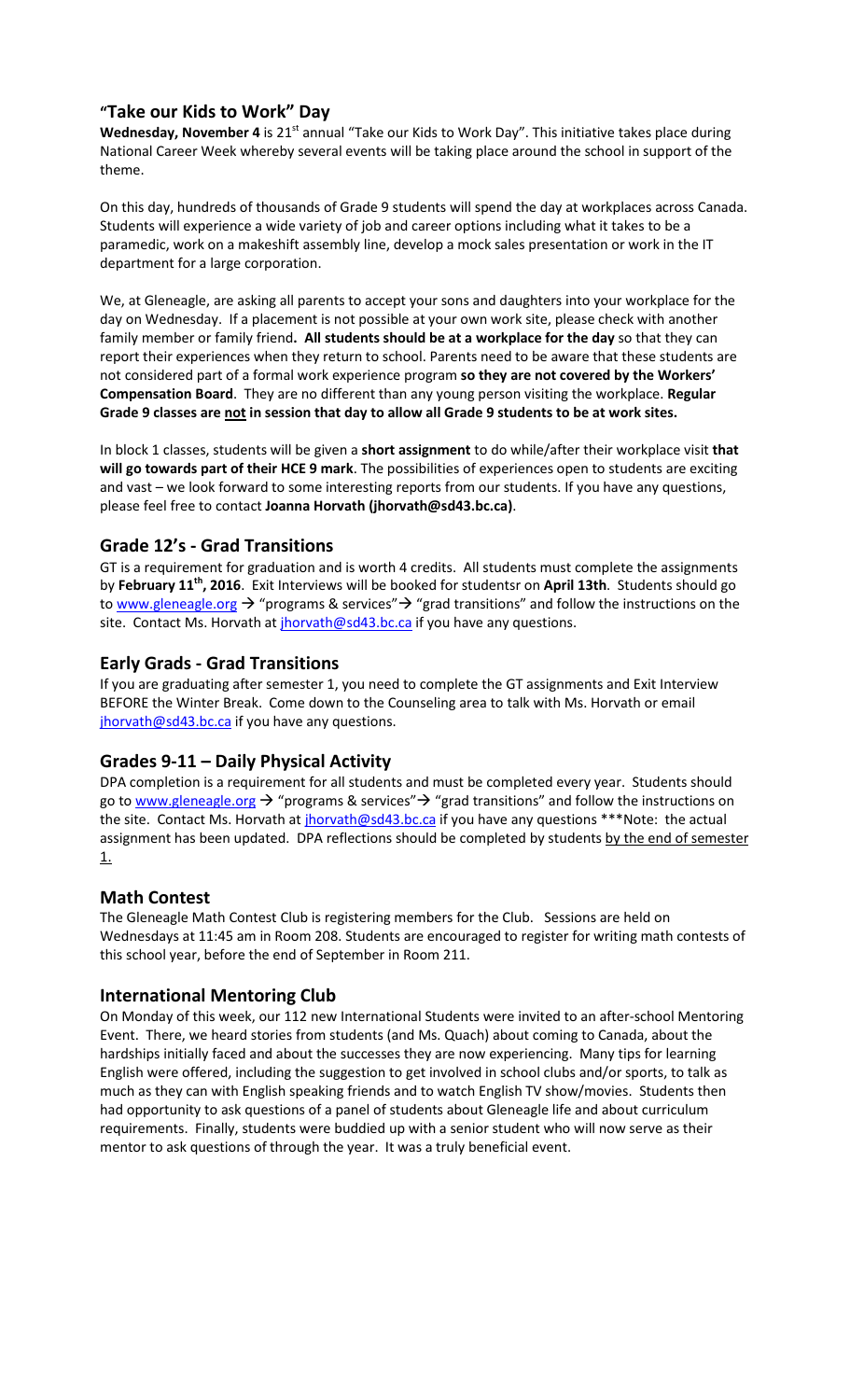## **Outdoor Club**



The Gleneagle Outdoor Club is open to all students who are keen to engage in learning that might not be possible in an urban context. Our annual surfing trip to Long Beach, Tofino, on Vancouver Island was a great success on Sept. 25-27, 2015! The Gleneagle Surfers nailed some long lines in the surf by day, and bonded over the campfire by night. Mr. Mancell and Mr. Salisbury played the guitar and the ukulele in between story-telling, jokes, and roasting hot dogs. The outdoor club is currently planning our second trip – a hiking trip. Details announced soon. Meetings are held at lunch in room 104 (the Coast room). The objectives of the outdoor club include building resilience, empathy, respect, and outdoor skills in our students. The Gleneagle Outdoor Club is open to all students who are keen to engage in learning that might not be possible in an **urban context.** 

#### **Japan Tour Spring Break**

Gleneagle is looking for 20-30 students interested in visiting Japan during Spring Break. When we have enough families that show interest we will hold an information meeting in early October confirming the details. The Japanese Tourist Bureau (a Japanese government organization) is organizing our stay March 12 -22, 2016 which starts with a visit to Gleneagle's sister school in Kyushu (the southern main island) Students will tour Kyoto, Osaka and Tokyo on the main island of Honshu. Interested families please email Mr. Mancell a[t dmancell@sd43.bc.ca](mailto:dmancell@sd43.bc.ca).

#### **Sport News**



Sr. girls field hockey is off to a great start… beating Centennial 5-0 . The girls take on Charles Best and Port Moody this week and are off to UVIC for the prestigious Bridgeman Classic Thanksgiving weekend.

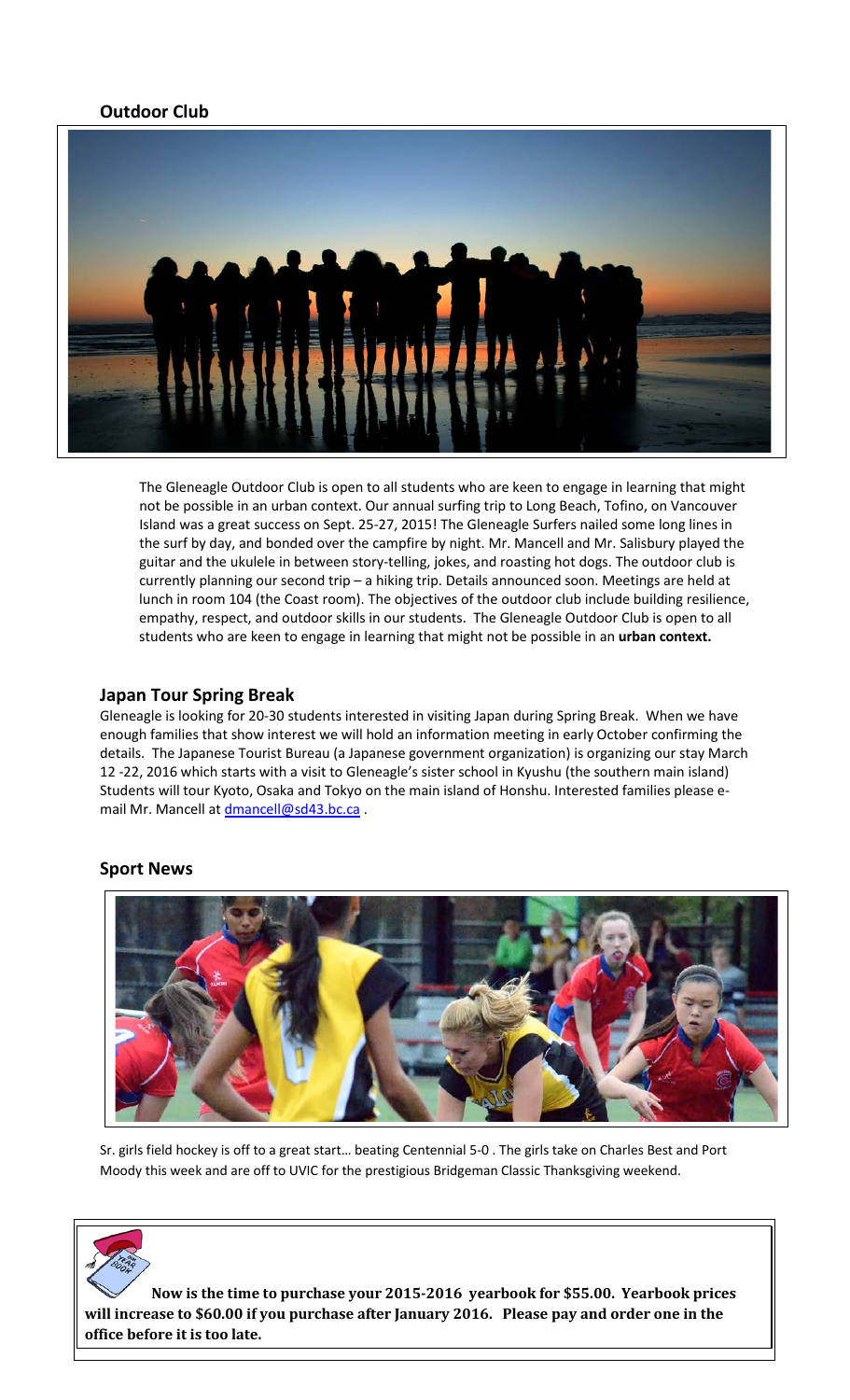

#### **ATTENTION PARENTS:**

**Want to…** Improve your English skills? Upgrade a course mark? Prepare for a new job? Visit us at [www.ce43.com](http://www.ce43.com/)

#### **Important Message to Parents regarding Halloween Costumes**

Halloween is fast approaching and once again Children of the Street Society is raising awareness about inappropriate Halloween costumes which sexualize children and youth, and glamorize sexual exploitation, pimping, and gang lifestyles. Costumes geared towards children and youth have become increasingly sexualized. Costumes such as "prisoner of love", and "pimp and ho", create false perceptions of the perpetrators and victims of sexual exploitation and human trafficking.

Sexual exploitation of children and youth is a devastating form of human trafficking. The average age of entry into the sex trade in Canada is 12-14 years old. Sexual exploitation involves the exchange of a sexual act for any consideration such as drugs and alcohol, a place to stay, popularity, or acceptance. This is illegal and child abuse and it is not the youth's fault.

Young people are recruited into exploitive situations for a variety of reasons, from false promises, gifts, addiction, coercion or control. Recruitment happens everywhere, including school grounds, shopping malls, transit, and particularly online through social networking sites and chat rooms. Sexual exploitation also includes the issue of child sexual abuse images. Due to the prevalence of online activity, image sharing and online facilitated sexual exploitation has significantly increased. In fact, Cybertip.ca recently issued a warning about sextortion: a crime where the perpetrator threatens to distribute images that the victim provided them unless more photos are sent or money is paid.

Victims of sexual exploitation face significant barriers and long term effects including homelessness, violence, mental illness, drug and/or alcohol addiction, sexually transmitted infections, HIV and AIDS, drug affected babies, post-traumatic stress syndrome from physical, emotional and sexual abuse, social stigma, barriers to future employment and premature death. Dressing up in costumes that glamorize sexual exploitation or sexualizes young people only creates social acceptability and desensitization of this disturbing issue.

Dressing up as a "pimp" or a "gangster" also glamorizes the perpetrators of sexual exploitation, further normalizing this issue in the public eye. Many young men are lured into a gang or pimping lifestyle through false promises of money, power, respect, a sense of family, and protection – promises which lead to violence, criminal activity, and the risk of death. Earning a profit off of the buying and selling of children and youth, is sexual exploitation, and is illegal.

As a society, we have the unique opportunity to recognize that these costumes are not socially responsible, and instead encourage youth to emulate positive role models through what costumes they choose to wear. This year, we are asking the community to be socially responsible by choosing Halloween costumes that do not glamorize either the perpetrators or the victims of child and youth sexual exploitation. We are also encouraging the community to avoid costumes that glamourize gang or pimping lifestyles. Instead, please encourage children and youth to choose appropriate costumes that represent their own individuality and creativity.

Children of the Street Society is a provincial non-profit organization dedicated to the prevention of sexual exploitation of children and youth since 1995. The Society's mission is to take a proactive approach through public awareness, education and early intervention strategies to prevent the sexual exploitation of children and youth while offering support to families.. For more information visit childrenofthestreet.com. Please also Like us on Facebook and Twitter @ChildrenoftheSt. We wish your students a safe and fun Halloween. For further information, please do not hesitate to contact us at 604- 777-7510 or at [info@childrenofthestreet.com.](mailto:info@childrenofthestreet.com)

On Behalf of Children of the Street Society, Diane Sowden